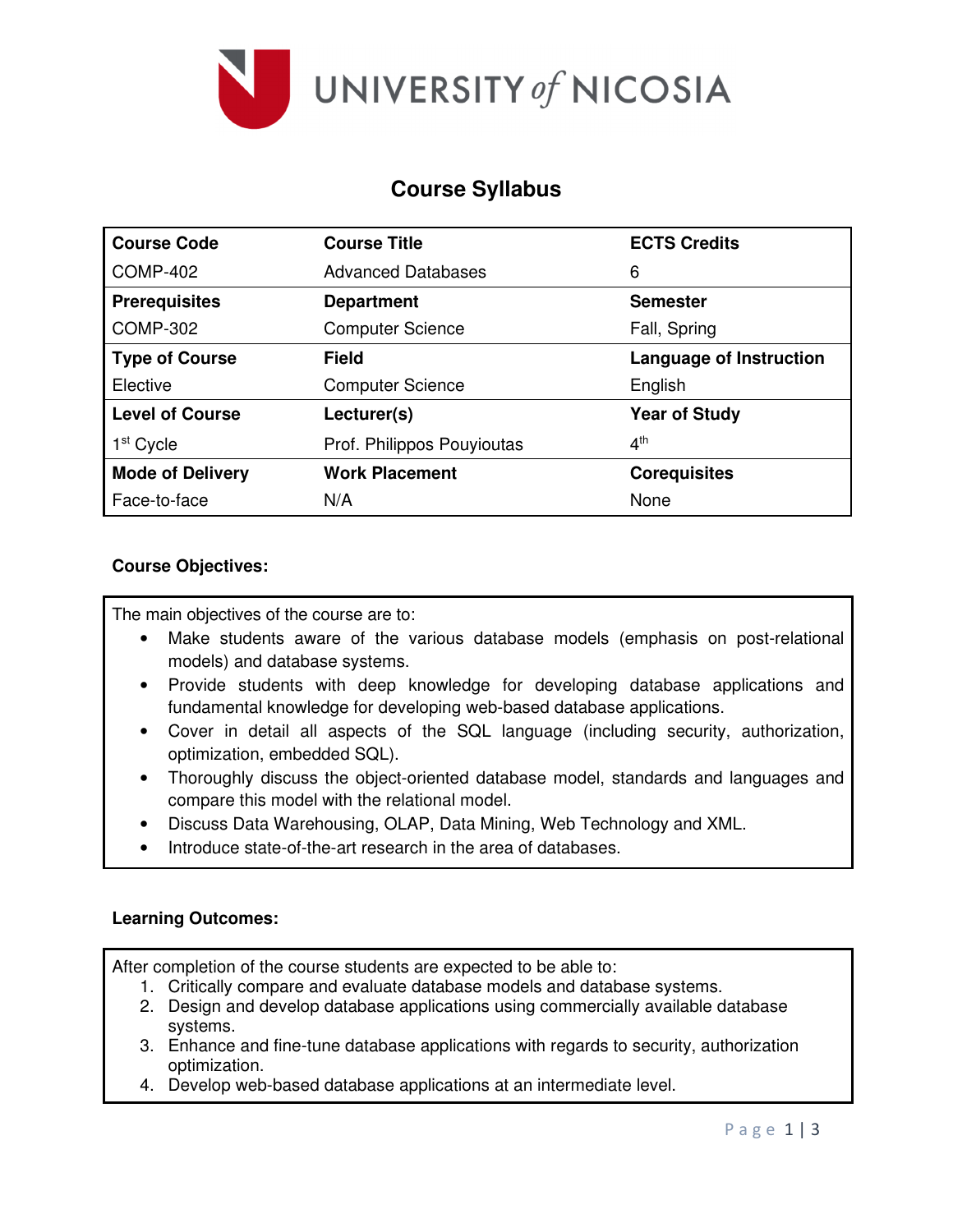

- 5. Critically assess post-relational database models and especially the object-relational database model, standards and languages.
- 6. Develop advanced queries using the SQL language.
- 7. Research in state-of-the-art areas in database systems.

### **Course Content:**

- 1. Post-relational data models and database systems
- 2. Object DMBSs
	- A. Object-Oriented DBMSs Concepts and Design
	- B. Object-Oriented DBMSs Standards and Languages
	- C. Object-Relational DMBSs
- 3. Web and DBMSs
	- A. Web Technology and DMBSs
- B. Semistructured Data and XML
- 4. Security and Administration
- 5. Professional, Legal, and Ethical Issues
- 6. Transaction Management
- 7. Query Processing
- 8. Commercial DBMSs: Access and Oracle
- 9. Business Intelligence Technologies
	- A. Data Warehousing Concepts
	- B. Data Warehousing Design
	- C. OLAP
	- D. Data Mining.

### **Learning Activities and Teaching Methods:**

Lectures, Lab Presentations, Lab Tutorials, Practical Exercises and Assignments.

#### **Assessment Methods:**

Homework, Projects, Final Exam.

#### **Required Textbooks / Readings:**

| <b>Title</b>                                                                                | Author(s)                                           | <b>Publisher</b>  | Year | <b>ISBN</b> |
|---------------------------------------------------------------------------------------------|-----------------------------------------------------|-------------------|------|-------------|
| Database Systems - A Practical<br>Approach to Design, Implementation<br>and Management, 5/e | Connonly, T.M.,<br>Begg, C.E. and<br>Strachan, A.D. | Addison<br>Wesley | 2009 | 0321523067  |